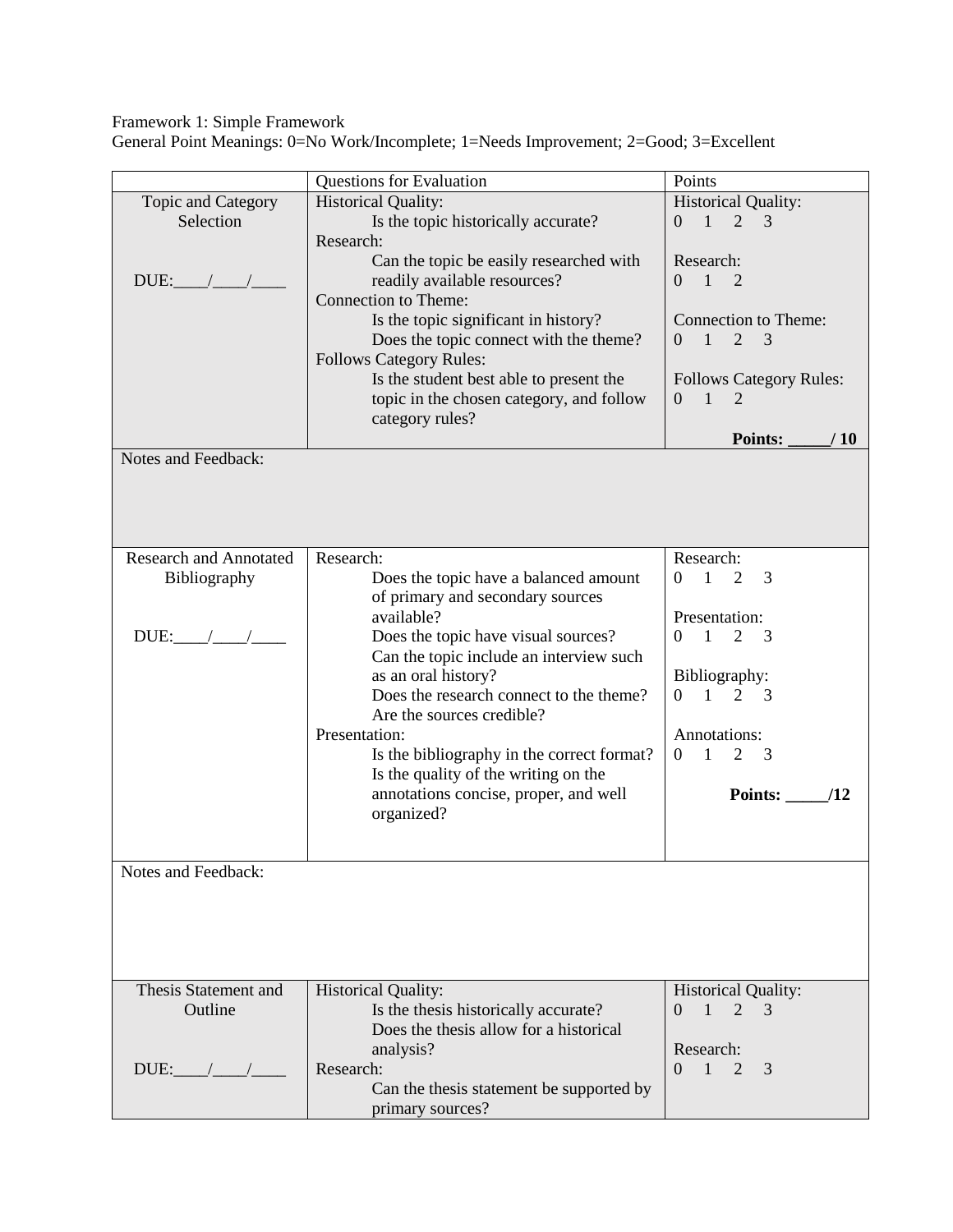|                      | Is the outline balanced with primary and    | <b>Connection to Theme:</b>                       |
|----------------------|---------------------------------------------|---------------------------------------------------|
|                      |                                             | $\overline{2}$<br>$\mathbf{1}$<br>3<br>$\Omega$   |
|                      | secondary sources?                          |                                                   |
|                      | <b>Connection to Theme:</b>                 |                                                   |
|                      | Does the thesis understand the              | Presentation:                                     |
|                      | relationship between the topic and          | $\overline{1}$<br>2<br>$\overline{3}$<br>$\Omega$ |
|                      | theme?                                      |                                                   |
|                      | Does the outline demonstrate the            | <b>Overall Outline:</b>                           |
|                      | significance of the topic in history?       | $\overline{2}$<br>$\mathbf{1}$<br>3<br>$\Omega$   |
|                      | Presentation:                               |                                                   |
|                      |                                             | <b>Points:</b><br>/15                             |
|                      | Is the outline in a concise and organized   |                                                   |
|                      | manner?                                     |                                                   |
| Notes and Feedback:  |                                             |                                                   |
|                      |                                             |                                                   |
|                      |                                             |                                                   |
|                      |                                             |                                                   |
|                      |                                             |                                                   |
| First Rough Draft of | <b>Historical Quality:</b>                  | <b>Historical Quality:</b>                        |
| Paper                | Is the paper historically accurate?         | 1<br>$\overline{2}$<br>3<br>0                     |
|                      | Does the paper form a coherent historical   |                                                   |
|                      | analysis and interpretation?                | Research:                                         |
| DUE:                 | Does the paper connect to the thesis        | $\overline{1}$<br>$\overline{2}$<br>3<br>0        |
|                      |                                             |                                                   |
|                      | statement?                                  |                                                   |
|                      | Research:                                   | Connection to Theme:                              |
|                      | Is the paper's arguments supported by       | 1<br>$\overline{2}$<br>3<br>$\Omega$              |
|                      | primary sources?                            |                                                   |
|                      | Is the paper balanced with primary and      | Presentation:                                     |
|                      | secondary sources?                          | $\mathbf{1}$<br>2<br>0<br>3                       |
|                      | Does the paper contain proper citations     |                                                   |
|                      | and annotated bibliography?                 | <b>Following Category Rules:</b>                  |
|                      | Connection to Theme:                        | $\overline{1}$<br>2<br>$\overline{0}$<br>3        |
|                      |                                             |                                                   |
|                      | Does the paper understand the               |                                                   |
|                      | relationship between the topic and          | Rough Draft:                                      |
|                      | theme?                                      | $\mathbf{1}$<br>$\overline{2}$<br>$\Omega$        |
| Final Draft of Paper | Is the paper coherent with the thesis and   |                                                   |
|                      | theme?                                      | Final Draft:                                      |
|                      | Does the paper show the significance of     | $\mathbf{0}$<br>$1\quad 2$                        |
| DUE:                 | the topic in a historical perspective?      |                                                   |
|                      | Presentation:                               |                                                   |
|                      | Is the paper organized in a coherent        | Points:<br>/20                                    |
|                      | manner?                                     |                                                   |
|                      |                                             |                                                   |
|                      | Is the paper at the best quality of writing |                                                   |
|                      | for the student?                            |                                                   |
|                      | Does the paper consider their finished      |                                                   |
|                      | product (documentary, exhibit,              |                                                   |
|                      | performance, historical paper, or           |                                                   |
|                      | website)?                                   |                                                   |
|                      | <b>Following Category Rules:</b>            |                                                   |
|                      | Does the paper follow the word count        |                                                   |
|                      | limit restrictions for their category?      |                                                   |
|                      | Does the paper contain a title page with    |                                                   |
|                      |                                             |                                                   |
|                      | proper identification?                      |                                                   |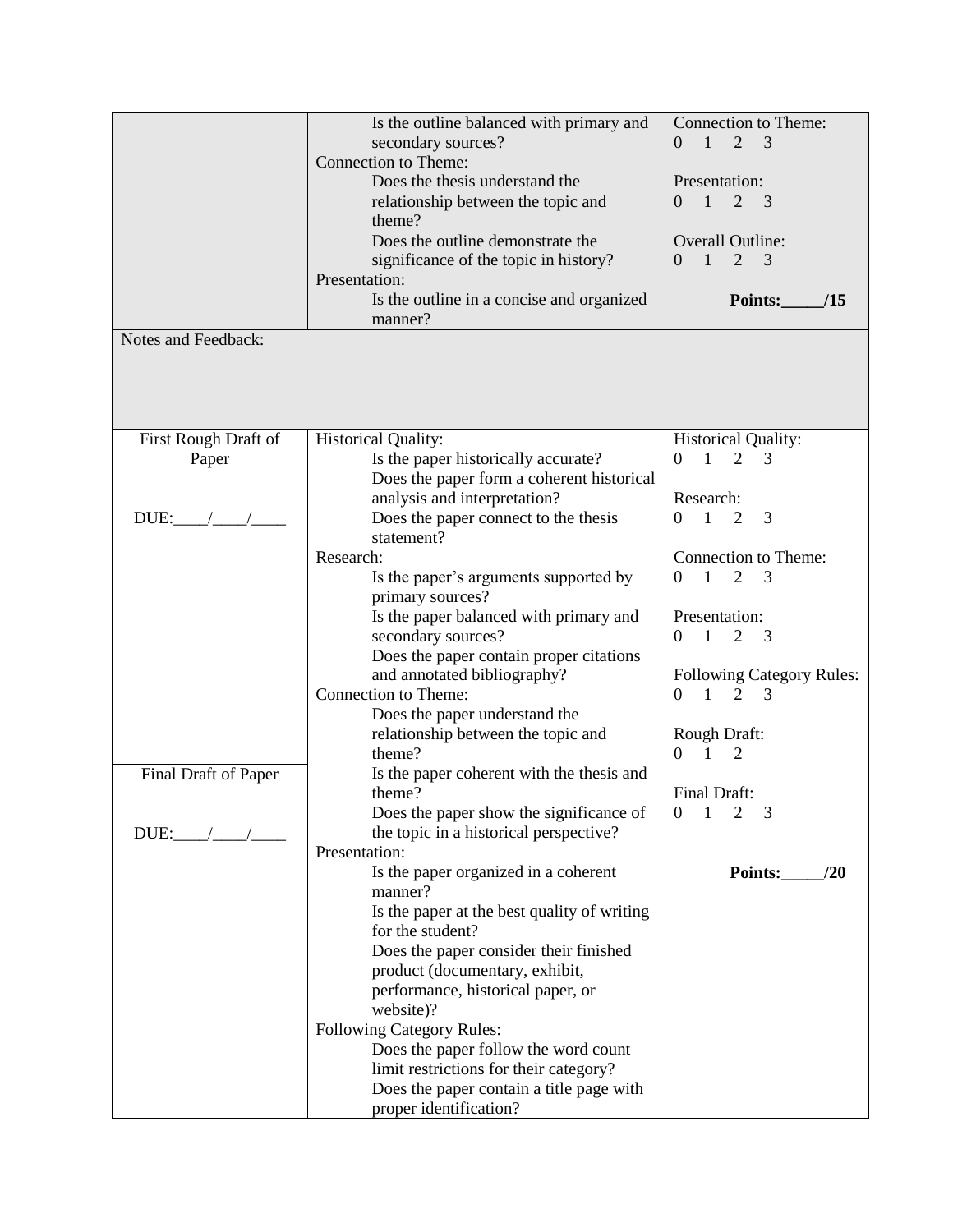Notes and Feedback:

| Product                 | <b>Historical Quality:</b>                  | <b>Historical Quality:</b>                                       |
|-------------------------|---------------------------------------------|------------------------------------------------------------------|
| (Paper, Website,        | Is the topic historically accurate and      | $1 \quad 2$<br>$\overline{0}$<br>3                               |
| Documentary, Exhibit or | represented as such in regards to the       |                                                                  |
| Performance)            | product?                                    | Research:                                                        |
|                         | Does the product show student analysis      | $\overline{1}$<br>3<br>2<br>$\Omega$                             |
|                         | and interpretation?                         |                                                                  |
| $DUE:$ $/$ $/$          | Does the product put the topic in its       | Connection to Theme:                                             |
|                         | historical context?                         | $\blacksquare$<br>$\overline{2}$<br>$\overline{3}$<br>$\Omega$   |
|                         | Research:                                   |                                                                  |
|                         | Does the product display a wide array of    | Presentation:                                                    |
|                         | research?                                   | $\overline{1}$<br>2<br>$\overline{0}$<br>$\overline{\mathbf{3}}$ |
|                         | Does the product show the use of            |                                                                  |
|                         | available primary sources?                  | <b>Following Category Rules:</b>                                 |
|                         | Does the product have a balanced use of     | $\overline{1}$<br>$\theta$<br>2<br>3                             |
|                         | primary and secondary sources?              |                                                                  |
|                         |                                             | Completion of Product:                                           |
|                         | Connection to Theme:                        | $\overline{0}$<br>$\overline{1}$<br>2<br>3                       |
|                         | Does the product relate the topic to the    |                                                                  |
|                         | theme?                                      |                                                                  |
|                         | Does the product demonstrate the            | Points:<br>/18                                                   |
|                         | significance of the topic in history?       |                                                                  |
|                         | Does the product draw conclusions based     |                                                                  |
|                         | upon a thesis?                              |                                                                  |
|                         | Presentation:                               |                                                                  |
|                         | Is the product well written and show        |                                                                  |
|                         | original analysis?                          |                                                                  |
|                         | Is the product appropriate, organized and   |                                                                  |
|                         | articulate in showing the topic?            |                                                                  |
|                         | Is the product visually impactful?          |                                                                  |
|                         | Does the product properly use               |                                                                  |
|                         | multimedia to actively involve the          |                                                                  |
|                         | viewer?                                     |                                                                  |
|                         | <b>Following Category Rules:</b>            |                                                                  |
|                         | Does the product follow all rules for their |                                                                  |
|                         | category (word limits, size limits,         |                                                                  |
|                         | multimedia usage limits)?                   |                                                                  |
|                         | Is the student able to connect their        |                                                                  |
|                         | finished product to the theme?              |                                                                  |
|                         | Does the student have a completed           |                                                                  |
|                         | annotated bibliography with proper          |                                                                  |
|                         | citations?                                  |                                                                  |